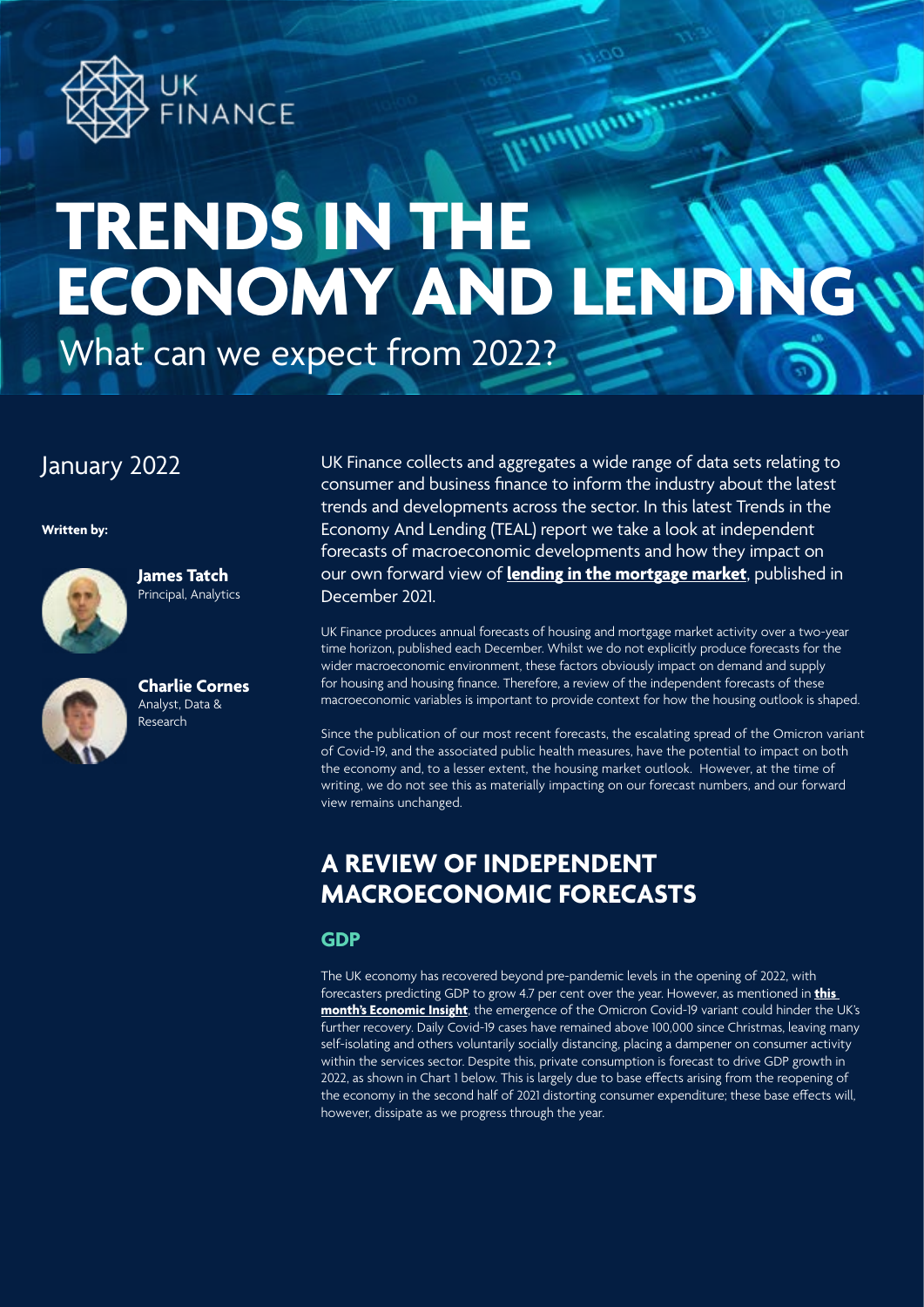The decumulation of excess savings built up during the pandemic is also expected to contribute to UK growth, however this will vary across households. Lower-income households are less likely to show increased spending on non-essential items throughout 2022, as both National Insurance contributions and the energy price cap are set to increase in April. The National Living Wage rises from £8.91 to £9.50 in the same month, though the National Institute of Economic and Social Research (NIESR) predict this will not be enough to offset the squeeze on lowerincome households from rising prices and the end of the temporary £20 Universal Credit uplift.

Net exports will continue to prove a thorn in the UK's side as imports from non-EU countries increase, driven by a rise in the importing of fuel. As supply chain bottlenecks are expected to ease throughout 2022, so is the UK trade deficit, with a gradual closing of the import/ export gap over the coming years. Supply chain disruptions will likely prove the greatest challenge to UK trade in 2022, although increased checks between UK and EU exports, as well as changes to administrative procedures for the movement of goods between Northern Ireland and the rest of Great Britain, are also potential downward pressures.

Chart 1 : Forecast changes in UK GDP, Private Consumption and Net Exports



#### **Source: OECD**

#### **INFLATION**

Consensus forecasts collated by HM Treasury indicate CPI will grow in the UK by 3.1 per cent in 2022. Inflation is set to accelerate further in the early months of this year and the Bank of England predicts a peak of around 6 per cent in April, with significant contributions from rising energy prices, continued supply chain disruptions and lingering base effects. Although price growth will drop off sharply in the latter half of this year it is expected to remain above target levels until at least 2023 (Chart 2).

In December, the Bank of England increased the Bank Rate by 15 basis points to 0.25 per cent in response to signals of a strong labour market and persistent price increases. Forecasters have a range of opinions with regards to further increases in Bank Rate in 2022, however most think it will rise at least once more this year to help anchor inflation expectations.

#### Chart 2: CPI Inflation Forecast



### **LABOUR MARKET**

The latest ONS data shows that the labour market continued to recover in 2021, with an estimated decrease of 0.4 percentage points in the unemployment rate to 4.1 per cent in the three months to November. Despite the end of the Coronavirus Job Retention Scheme in September, unemployment was estimated to be only 0.1 percentage points above pre-pandemic levels. In 2022, dampened economic activity due to Omicron may cause delays to recovery, however, the signs are that this will be short-lived. The average forecast is for a modest uptick in unemployment to 4.3 per cent by the end of this year.

Official earnings growth statistics have been skewed over the past couple of years by the composition of furloughed employees. However, underlying earnings growth hovered at around 4 per cent in 2021. There are signs of some upward pressure on wage growth, notably the significant increase in vacancies across all sectors of the economy and challenges facing businesses seeking to recruit. This is pushing up salaries in some occupations and for new hires. However, surveys are not pointing to a significant increase in salary budgets in 2022, which will mean that earnings growth lags inflation, squeezing real incomes this year.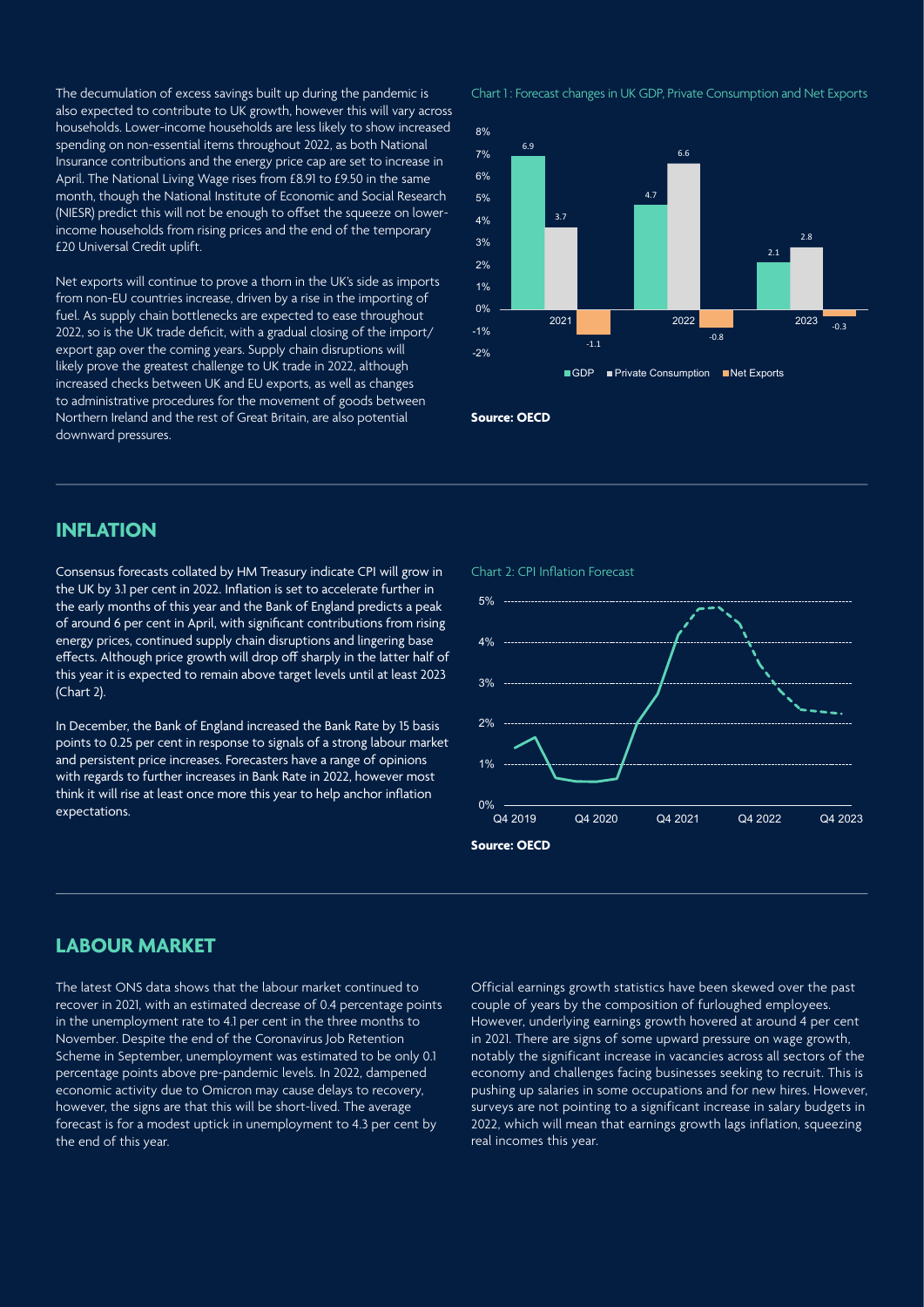## **HOUSING AND MORTGAGE MARKETS**

## **A RETURN TO STABILITY IN PURCHASE MARKETS**

Against a backdrop of an improving economic outlook as set out above, and a housing market, which has proven remarkably resilient to the challenges presented by Covid-19 for the previous two years, our forecast view for this year and next is, essentially, for a return to pre-Covid-19 stability.

As we noted in our **[Housing Finance Review](https://www.ukfinance.org.uk/data-and-research/data/household-finance/household-finance-review)**, 2021 is set to be a post-Global Financial Crisis (GFC) peak for residential property purchase transactions. However, we need to control for a number of factors that have governed the path of the housing market over the past two years before we can incorporate recent behaviour into any forward view.

Firstly, there is the distorting effect of the stamp duty holiday. This had the effect of bringing forward many transactions which would normally have occurred at some later date, and potentially also encouraged some to buy when this may not have previously been in their shortterm plans. With the stamp duty exemption now over, volumes this year and next will be dampened to the extent that some activity was brought forward from these years.

However, the other major stimulus to house purchase demand over the Covid-19 era has been the change in working patterns towards increased homeworking, which we have highlighted in previous **[Household Finance Reviews](https://www.ukfinance.org.uk/data-and-research/data/household-finance/household-finance-review)**. This has stimulated activity across the board for relocation to geographies further away from major city centres.

With these flexible working patterns now increasingly embedded in long term employment policies, this is likely to remain a factor boosting demand for house purchase mortgages, particularly amongst homemovers and buy-to-let (BTL) landlords. Although the extent and duration of this phenomenon as a demand stimulus remains to be seen, we anticipate it will provide a modest boost to transaction numbers through 2022, partially offsetting the post-stamp duty holiday drop-off in activity (Chart 3).

Chart 3: Residential property transactions (000s), UK



**Source: HM Revenue and Customs, UK Finance forecasts**

## **RISING COST OF LIVING TO BEAR DOWN ON MORTGAGE DEMAND**

Another factor likely to impact on demand for mortgages next year is the rapidly escalating cost of living. In November 2021 inflation spiked above 5 per cent for the first time since 2011 and is set to remain high through 2022, compared with recent years. With energy costs in particular contributing strongly to increased household expenditure (although rises have been seen across most sectors of spending) the squeeze is likely to be felt particularly strongly amongst lower-income households, who spend more of their income on household bills.

As household outgoings are part of the income-expenditure affordability test applied to most new mortgages, this will bear down on effective demand for mortgages, particularly at the lower-income

end. This dampening effect is likely to particularly impact on firsttime buyer numbers, given their relatively younger age profile (and are therefore, on average, commensurately earlier in their career and income progression than existing homeowners).

As set out above, Bank rate is expected to rise modestly through 2022 and 2023 in response to above-target inflation. Whilst the initial rise (from 0.1 percent to 0.25 per cent) in December 2021 will not impact materially, the cumulative effect of further rate rises over the next two years will incrementally bear down on affordability and thereby effective demand.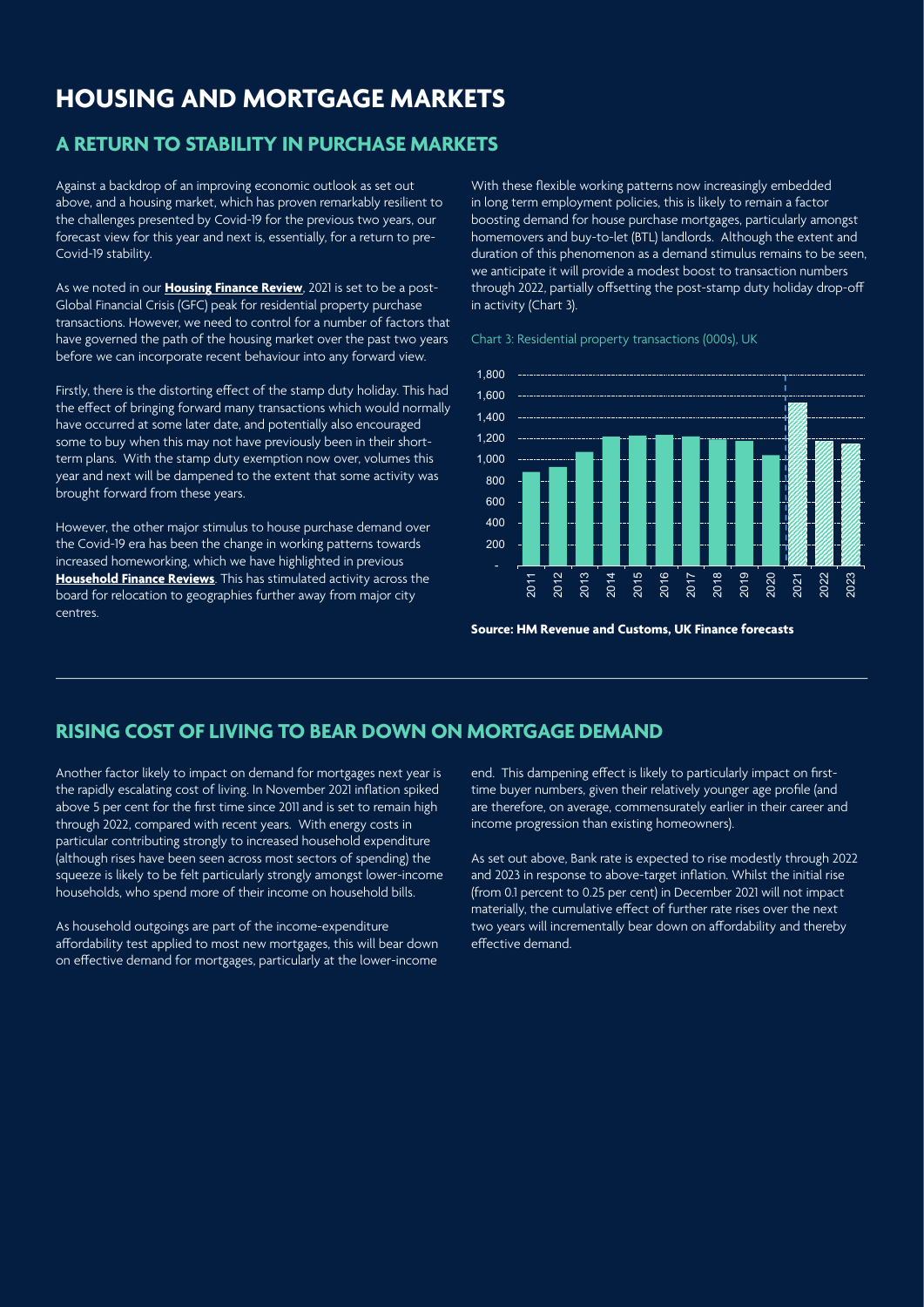#### **GROWTH IN REMORTGAGE SUPPORTING STRONG GROSS LENDING**

Whilst house purchase activity is set to drop back (compared with the elevated volumes seen in 2022) to a picture of broad stability in line with pre-Covid-19 levels, gross mortgage lending overall will be supported by increased levels of remortgaging. Tranches of fixed rate lending, including five-year fixed rate loans taken out in 2017 when preferences started to shift materially towards longer-term fixes, are due to expire in 2022, and this number of maturing fixed rates increases further in 2023. Borrowers with these maturing deals will, in the main, look to refinance at the end of their current deal and this will be reflected in increased remortgage volumes over our forecast horizon (Chart 4).

#### Chart 4: Residential mortgage lending, £ bn, UK



#### **Source: UK Finance**

These stronger remortgage numbers, together with higher house prices partially offsetting the drop in purchase activity, will support gross lending overall. Whilst we expect gross lending to fall back to £281 bn in 2022, down from an expected £316 outturn for 2021, this would represent a 4 per cent increase on lending in 2019. In 2023, lending is then expected to rise to £313 bn, supported in particular by the rise in remortgage business, with purchase lending forecast to be broadly flat compared with 2022 (chart 5).

Charts 5: Gross mortgage lending, £ bn, UK



#### **Source: Bank of England, UK Finance forecasts**

A caveat to our forecasts for remortgaging, and its contribution to gross lending overall, is that not all refinancing activity is reported in gross lending. Specifically, simple pound-for-pound remortgages (with no extra money taken out) are generally only included in gross lending figures if the borrower moves to a different lender. Simple internal switches onto a different product and/or interest rate - commonly called product transfers (PTs) - do not form part of gross lending, although UK Finance collects data on this sector separately.

PTs can be transacted quickly compared to an external remortgage and are commonly conducted via remote channels, including online. Because of this, they have seen an increase in popularity through the Covid-19 era. Should this fall back to pre-Covid-19 patterns going forwards, we may see a shift back towards more external remortgaging. Whilst this would result in higher overall gross lending figures, there would be a compensating decrease in volumes for PT business, with no change in the overall numbers of refinancing transactions.

## **ARREARS TO INCREASE MODESTLY AS COST OF LIVING BITES**

Since the onset of the pandemic in early 2020 Payment Deferral (PDs) schemes and additional government support for incomes - most significantly via the Coronavirus Job Retention Scheme – (CJRS) have kept arrears increases to a minimum, and numbers remain close to historic lows. With the CJRS ending on 30 September 2021, any delayed longer-term labour market impacts are only now starting to emerge. However, as set out above these are now expected to be less significant than previously anticipated, and unemployment is expected to see only modest further increases. This will, therefore, place less upwards pressure on arrears than indicated in previous forecasts.

However, the same factors placing upwards pressure on initial affordability, namely inflation and interest rates, will have a similar effect on mortgage arrears, as household budgets are squeezed. With respect to interest rates, a strong mitigating factor is that some three quarters of current mortgage holders are on fixed rate deals and will therefore see no immediate increase in their mortgage payments, either from the 15 basis point rise in December or from further increases over the forecast horizon, through the term of their current fixed rate deal.

As we have observed previously, the minority of borrowers currently on variable rates will see an average rise of between £10 and £15 per month in additional mortgage payments from the December Bank Rate increase. We do not expect that, in isolation, this will result in any material uptick in arrears, as most borrowers will be able to absorb this additional cost relatively easily. However, the cumulative effect of this and any subsequent rate increases will place upwards pressure on arrears numbers amongst borrowers on variable rates. This, together with cost-of-living pressures and any post-CJRS increases in unemployment affecting all borrower segments, will see arrears increase beyond their current low levels.

Although all increases in arrears are unwelcome, they can never be entirely prevented, particularly in the face of rising unemployment and higher household outgoings. However, the changes in the mortgage market since the previous downturn ensure that borrowers can afford their mortgage after their wider suite of household outgoings have been accounted for, and that they have a buffer to ensure this remains the case in the face of increases in their payments.